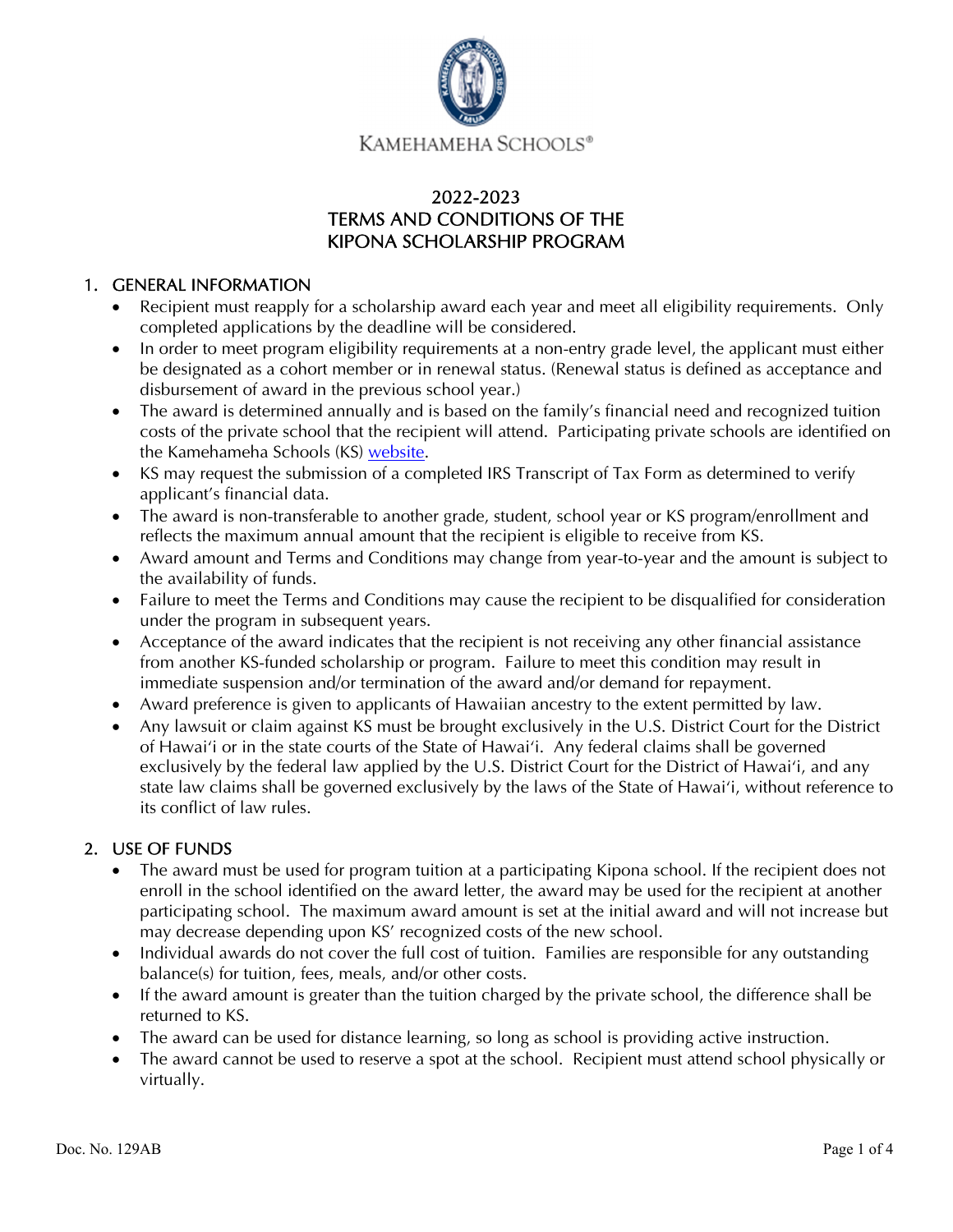

## 3. AWARD DISBURSEMENT – DISTRIBUTION OF AWARD

- The disbursement check is made payable and mailed directly to the private school on behalf of the Kipona recipient.
- Disbursement will be initiated after:
	- o Parent(s)/Legal Guardian(s) agree to the award and Terms and Conditions by accepting the award in FACTS.
	- o Verification of enrollment, grade level, and tuition cost is received directly from the private school. Enrollment date is defined as the first day the recipient is physically or virtually present at the private school.
	- o If applicable, verification that all requirements for previously awarded school years are complete, including submission of report card(s) and completion of requirements for the Kipona and Pauahi Keiki Scholars programs.
- Disbursements will begin in July 2022 or when all requirements have been met, whichever is later.
- Final award disbursements for each school year are made no later than May  $31<sup>st</sup>$ . Any payments delayed because of failure to complete School Collaborator or parent requirements will not be paid after May  $31^{st}$ . All unpaid charges incurred are the responsibility of the Parent(s)/Legal Guardian(s).

## 4. MINIMUM FAMILY CONTRIBUTION

 Families are expected to contribute a minimum annual amount of \$100 toward their Kipona recipient's tuition which is already reflected in your award.

## 5. RECIPIENT RESPONSIBILITIES

- Renewal recipient must submit a copy of their school year 2021-2022 report card by June 15, 2022.
- Recipient must fulfill all requirements of the participating private school for progression into the next grade level. Failure to progress to the next grade level in the successive school year will result in the recipient's ineligibility for all future Kipona scholarship years.
- Recipient must fulfill any assessment and/or testing requirements as notified by KS as part of the program. Failure to fulfill any assessment and/or testing requirement will result in ineligibility for all future Kipona scholarship years.
- $\bullet$  If you apply and are eligible for an award in the next school year (2023-2024) a condition of the award disbursement is meeting the Terms and Conditions in this document.

## 6. HOʻOULU KAIĀULU – COMMUNITY SERVICE

 Parent(s)/Legal guardian(s) of each Kipona recipient are required to perform the minimum hours of community service from July 1, 2022 through June 30, 2023 as described below: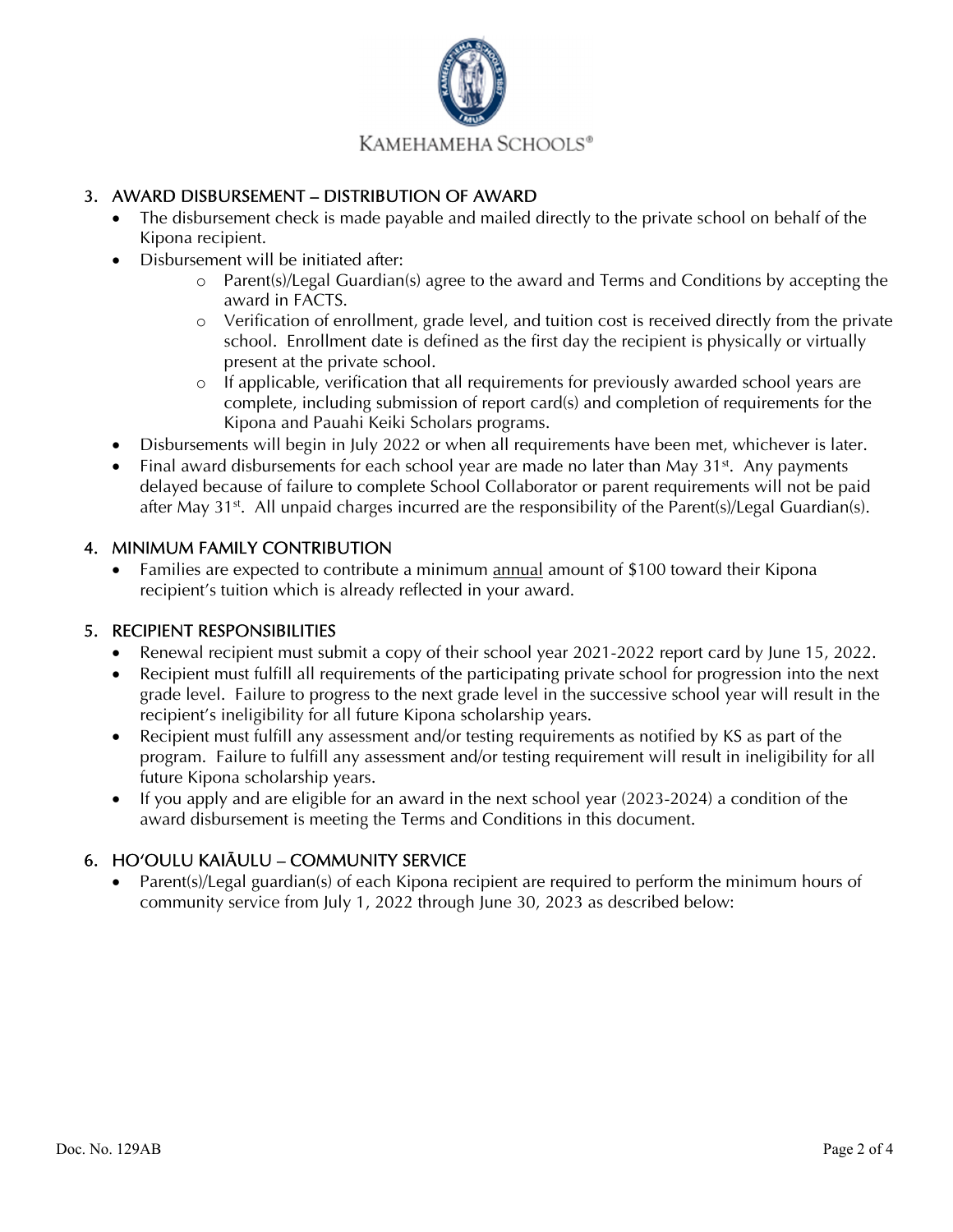

- Service to the Native Hawaiian community is encouraged and consistent with KS' mission through education to "...improve the capability and well-being of Native Hawaiians."
- Kipona recipient is responsible for completing and submitting the Hoʻoulu Kaiāulu Report by July 15, 2023.

# 7. USE OF RECIPIENT'S NAME OR LIKENESS

• Parent(s)/Legal Guardian(s) understand that Kamehameha may take, record, use, and publish electronic or digital images and/or photographs, video, audio, and/or digital recordings of the Recipient ("Materials") and consent to Kamehameha's use of the Materials without restriction or compensation, in any manner and for any purpose Kamehameha deems appropriate including, but not limited to, DVD or other digital media, digital downloads, broadcasts, photographic exhibits, advertising, brochures, calendars, newsletters, and books. Parent(s)/Legal Guardian(s) waive any rights to approve the Materials and understand that Kamehameha is not obligated to use or provide to them any of the electronic or digital images and/or photographs, video, audio, and/or digital recordings taken of the Recipient.

## 8. CHANGES IN CONTACT INFORMATION

 Parent(s)/Legal Guardian(s) agree to update Outreach Support Services (OSS) in writing of any changes in address, phone number(s), and/or email address within 30 days of noted change. Send an email to us at: ksrc@ksbe.edu.

#### 9. TRANSFERS

- During Current School Year
	- o Parent(s)/Legal Guardian(s) may transfer their recipient to another participating Kipona private school as long as the initial disbursement has not been made.
	- o Parent(s)/Legal Guardian(s) must notify OSS in writing before the award transfer is made.
	- o The Kipona Scholarship cannot be transferred/utilized at a Kamehameha Schools Campus.
	- o Disbursement to the new private school will not be made until KS confirms the enrollment and grade level. See also additional requirements in 3. AWARD DISBURSEMENT section.
	- o Charges and fees, including late notification charges, which result from a transfer either to the new private school or from the original private school, will be the responsibility of the family.